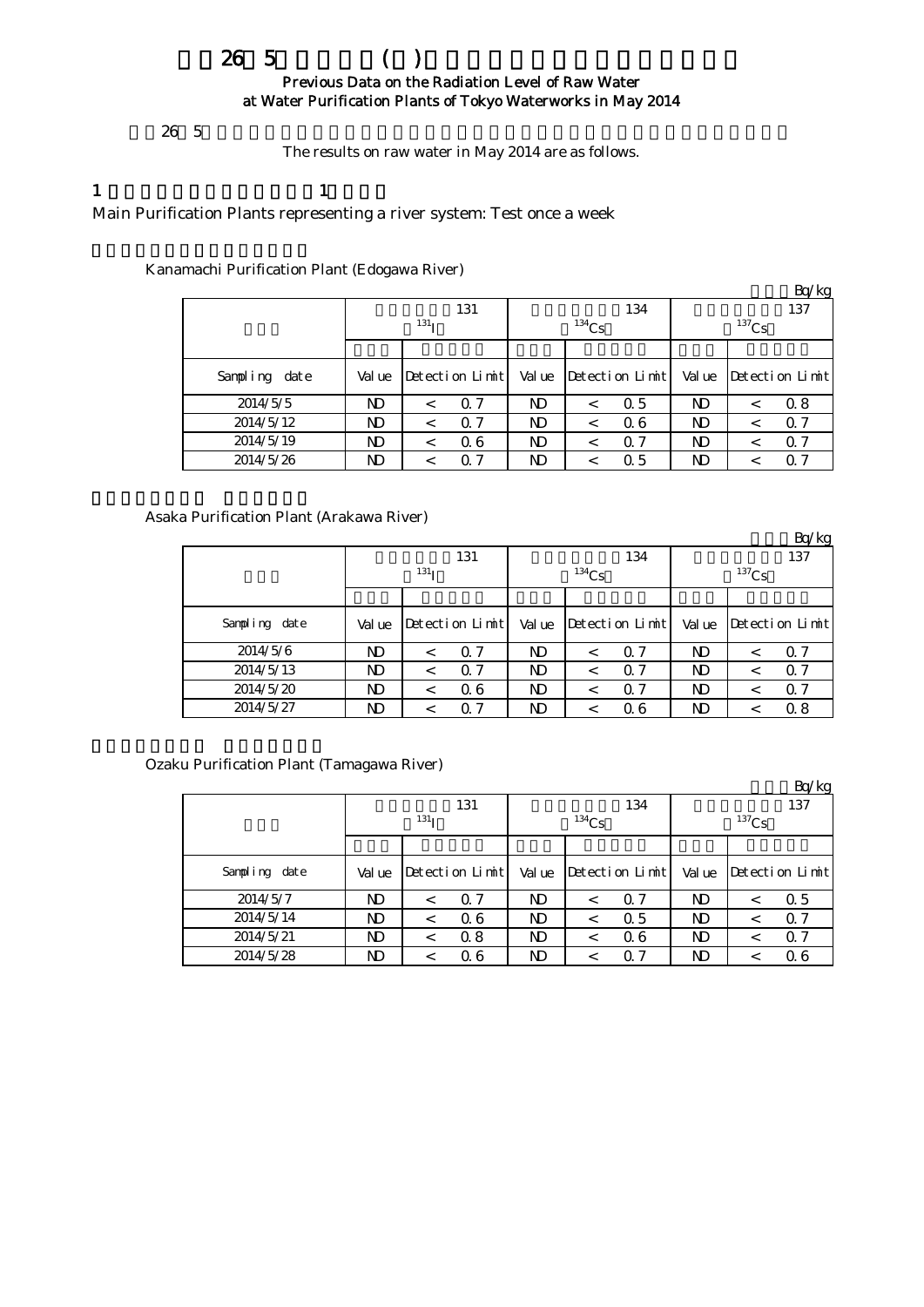|               |        |                  |                 |                |          |                 |          |         | Bq/kg           |  |
|---------------|--------|------------------|-----------------|----------------|----------|-----------------|----------|---------|-----------------|--|
|               |        |                  | 131             |                |          | 134             | 137      |         |                 |  |
|               |        | 131 <sub>T</sub> |                 |                | $134$ Cs |                 | $137$ Cs |         |                 |  |
|               |        |                  |                 |                |          |                 |          |         |                 |  |
| Sampling date | Val ue |                  | Detection Limit | Value          |          | Detection Limit | Val ue   |         | Detection Limit |  |
| 2014/5/1      | ND     | $\,<\,$          | 0.7             | ND             | $\,<\,$  | 0.5             | N)       | $\,<\,$ | 0.8             |  |
| 2014/5/8      | ND     | $\,<\,$          | 06              | N <sub>D</sub> |          | 06              | ND       | $\,<\,$ | 0.7             |  |
| 2014/5/15     | ND     | $\,<\,$          | 0.7             | N <sub>D</sub> | $\,<\,$  | $\Omega$ 7      | ND       | $\,<\,$ | Q <sub>7</sub>  |  |
| 2014/5/22     | ND     | $\,<\,$          | 06              | N <sub>D</sub> |          | 06              | N)       | $\,<\,$ | 0.7             |  |
| 2014/5/29     | ND     | <                | 0.5             | ND             |          | Q 7             | ND       |         | Q 6             |  |

### Higashi-murayama Purification Plant (Tamagawa Arakawa River)

# Nagasawa Purification Plant (Sagamigawa River)

|               |        |                       |                 |                |          |                 |          |         | Bq/kg           |  |
|---------------|--------|-----------------------|-----------------|----------------|----------|-----------------|----------|---------|-----------------|--|
|               |        |                       | 131             |                |          | 134             | 137      |         |                 |  |
|               |        | $^{131}$ <sub>I</sub> |                 |                | $134$ Cs |                 | $137$ Cs |         |                 |  |
|               |        |                       |                 |                |          |                 |          |         |                 |  |
| Sampling date | Val ue |                       | Detection Limit | Val ue         |          | Detection Limit | Val ue   |         | Detection Limit |  |
| 2014/5/2      | ND     | $\,<\,$               | 06              | ND             | $\,<\,$  | 06              | ND       | $\,<\,$ | 06              |  |
| 2014/5/9      | ND     | $\,<\,$               | 06              | N <sub>D</sub> | $\,<\,$  | $\Omega$ 7      | ND       | $\,<\,$ | 06              |  |
| 2014/5/16     | ND     | $\,<\,$               | 06              | ND             | <        | 0.8             | ND       | <       | Q <sub>7</sub>  |  |
| 2014/5/23     | ND     | $\,<\,$               | 06              | ND             | $\,<\,$  | $\Omega$ 7      | ND       | <       | 0.8             |  |
| 2014/5/30     | ND     | $\,<\,$               | 06              | ND             | $\,<\,$  | 07              | ND       | <       | $\alpha$ 7      |  |

#### 2  $1$

## Other Main Purification Plants: Test mostly once a month

|                      |                           |                   |                         |         |                 |              |          |                 |                            |       | Bq/kg           |
|----------------------|---------------------------|-------------------|-------------------------|---------|-----------------|--------------|----------|-----------------|----------------------------|-------|-----------------|
|                      |                           |                   | 131<br>131 <sub>I</sub> |         |                 |              | $134$ Cs | 134             | 137<br>$^{137}\mathrm{Cs}$ |       |                 |
|                      |                           |                   |                         |         |                 |              |          |                 |                            |       |                 |
| Monitoring<br>poi nt | <b>Vater</b><br>resource  | Sampling<br>dat e | Val ue                  |         | Detection Limit | Val ue       |          | Detection Limit | Val ue                     |       | Detection Limit |
| Sakai                | Tanagawa<br><b>R</b> ver  | 2014/5/1          | $\mathbf{N}$            | $\prec$ | 06              | $\mathbf{D}$ | $\,<$    | <b>Q7</b>       | N)                         | $\,<$ | 0.8             |
| Misato               | Edogava<br>Ri ver         | 2014/5/6          | $\mathbf{D}$            | $\lt$   | 0.7             | $\mathbf{D}$ | $\,<$    | 0.7             | N)                         | $\,<$ | 06              |
| MIsono               | Arakawa<br>Ri ver         | 2014/5/6          | $\mathbf{D}$            | $\,<$   | 0.7             | $\mathbf{D}$ | $\,<$    | 06              | $\mathbf{D}$               | $\,<$ | Q 7             |
| Kinuta               | Tanagawa<br><b>R</b> iver | 2014/5/7          | $\mathbf{D}$            | $\lt$   | 0.7             | $\mathbf{D}$ | $\,<$    | 06              | $\mathbf{D}$               | $\,<$ | 0.7             |
| Ki nut ashi no       | Tanagawa<br><b>R</b> iver | 2014/5/14         | $\mathbf{N}$            | $\lt$   | 0.7             | $\mathbf{D}$ | $\,<$    | 06              | $\mathbf{D}$               | $\lt$ | 0.8             |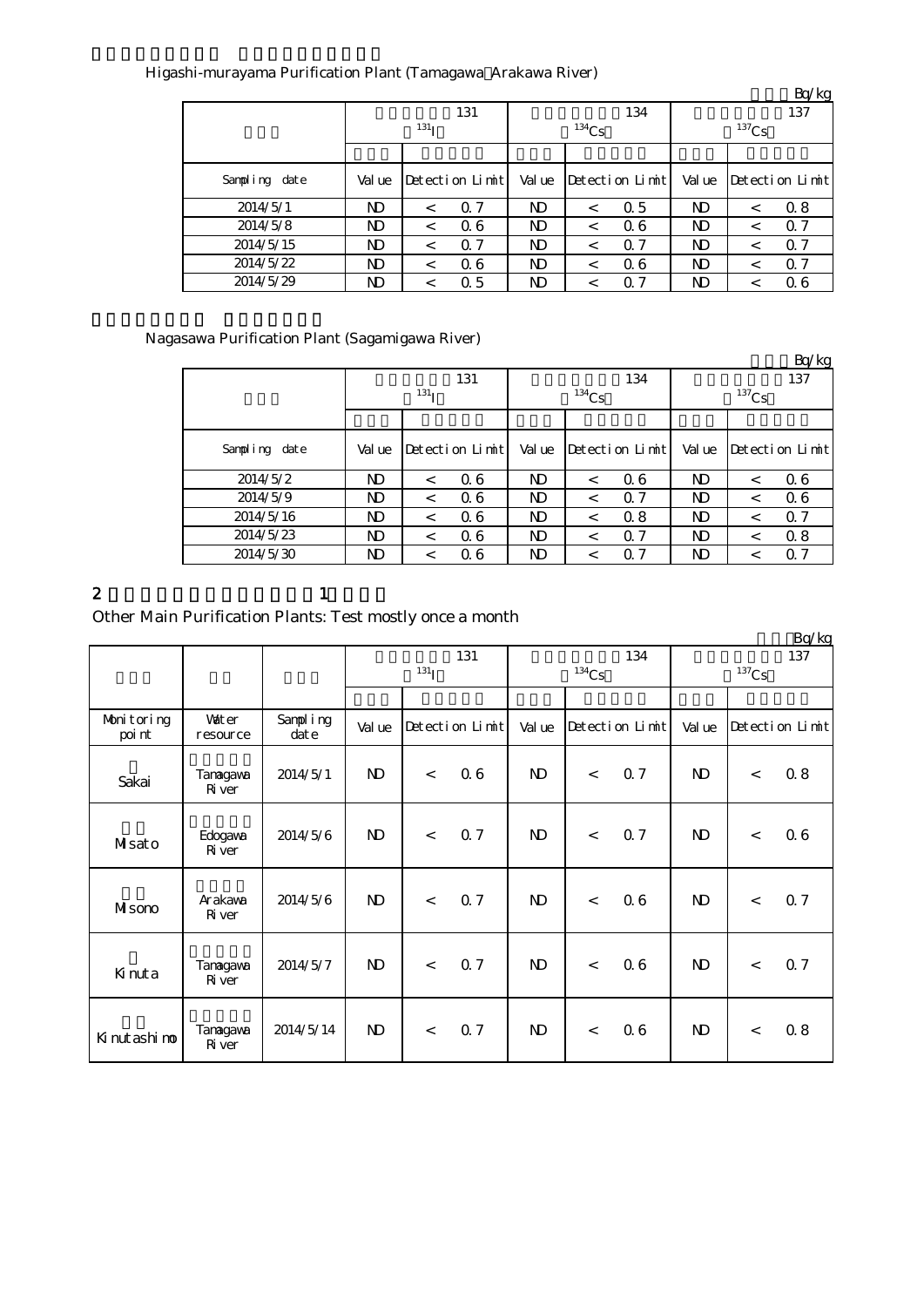Water purification plants using surface water, subsoil water, or shallow well water in Tama Area: Test mostly once a month

|                  |                  |                |                  |                 |                |                            |                 |              |                          | Bq/kg           |  |
|------------------|------------------|----------------|------------------|-----------------|----------------|----------------------------|-----------------|--------------|--------------------------|-----------------|--|
|                  |                  |                | 131 <sub>I</sub> | 131             |                | 134<br>$^{134}\mathrm{Cs}$ |                 |              | 137<br>$137$ Cs          |                 |  |
|                  |                  |                |                  |                 |                |                            |                 |              |                          |                 |  |
| Monitoring point | Sampling<br>date | Val ue         |                  | Detection Limit | Val ue         |                            | Detection Limit | Val ue       |                          | Detection Limit |  |
| Tokura           | 2014/5/12        | N <sub>D</sub> | $\lt$            | 06              | $\mathbf{D}$   | $\overline{\phantom{a}}$   | 06              | $\mathbf{D}$ | $\lt$                    | 06              |  |
| <b>Qtsu</b>      | 2014/5/12        | $\mathbf{N}$   | $\,<$            | 06              | $\mathbf{D}$   | $\lt$                      | Q 7             | $\mathbf{D}$ | $\lt$                    | 0.8             |  |
| N ppara          | 2014/5/14        | $\mathbf{N}$   | $\lt$            | Q 7             | $\mathbf{N}$   | $\prec$                    | <b>Q7</b>       | $\mathbf{N}$ | $\,<$                    | 0.7             |  |
| H kawa           | 2014/5/14        | $\mathbf{N}$   | $\lt$            | 0.5             | N <sub>D</sub> | $\lt$                      | Q <sub>7</sub>  | $\mathbf{D}$ | $\,<$                    | 0.7             |  |
| Tanasawa         | 2014/5/20        | $\mathbf{N}$   | $\lt$            | 0.6             | $\mathbf{N}$   | $\overline{\phantom{a}}$   | 0.7             | $\mathbf{N}$ | $\,<$                    | 0.8             |  |
| <b>Q</b> aba     | 2014/5/20        | $\mathbf{N}$   | $\lt$            | Q <sub>7</sub>  | $\mathbf{D}$   | $\lt$                      | 0.7             | $\mathbf{D}$ | $\,<$                    | 0.7             |  |
| Fukasawa         | 2014/5/21        | $\mathbf{N}$   | $\lt$            | 0.7             | $\mathbf{D}$   | $\lt$                      | 0.7             | $\mathbf{D}$ | $\,<$                    | 0.7             |  |
| <b>Ogouchi</b>   | 2014/5/26        | $\mathbf{N}$   | $\,<$            | 0.7             | $\mathbf{D}$   | $\,<\,$                    | 06              | $\mathbf{D}$ | $\,<$                    | 0.7             |  |
| Hmura            | 2014/5/26        | $\mathbf{N}$   | $\lt$            | <b>Q7</b>       | $\mathbf{N}$   | $\overline{\phantom{a}}$   | Q 7             | $\mathbf{N}$ | $\overline{\phantom{a}}$ | 06              |  |

#### surface water

#### subsoil water

|                  |                   |              |                          |                 |              |                          |                 |                     |         | Bq/kg           |
|------------------|-------------------|--------------|--------------------------|-----------------|--------------|--------------------------|-----------------|---------------------|---------|-----------------|
|                  |                   |              |                          | 131             |              |                          | 134             |                     |         | 137             |
|                  |                   |              | $131$ <sub>I</sub>       |                 |              | $134$ Cs                 |                 | $^{137}\mathrm{Cs}$ |         |                 |
|                  |                   |              |                          |                 |              |                          |                 |                     |         |                 |
| Monitoring point | Sampling<br>dat e | Val ue       |                          | Detection Limit | Val ue       |                          | Detection Limit | Val ue              |         | Detection Limit |
| Chi gasedai ni   | 2014/5/13         | $\mathbf{N}$ | $\lt$                    | 0.7             | $\mathbf{D}$ | $\lt$                    | 06              | N <sub>D</sub>      | $\lt$   | Q <sub>7</sub>  |
| H nat awada      | 2014/5/13         | $\mathbf{N}$ | $\,<\,$                  | <b>Q7</b>       | $\mathbf{D}$ | $\lt$                    | 0 <sub>4</sub>  | $\mathbf{N}$        | $\,<\,$ | 0.7             |
| Nari ki          | 2014/5/15         | $\mathbf{N}$ | $\overline{\phantom{a}}$ | 0.7             | $\mathbf{D}$ | $\overline{\phantom{a}}$ | 06              | N <sub>D</sub>      | $\,<\,$ | 08              |
| Fut anat ao      | 2014/5/15         | $\mathbf{N}$ | $\overline{\phantom{a}}$ | 0.7             | $\mathbf{D}$ | $\overline{\phantom{a}}$ | 0.9             | N <sub>D</sub>      | $\,<$   | 0.7             |
| Takat suki       | 2014/5/21         | <b>N</b>     | $\prec$                  | 0.8             | $\mathbf{D}$ | $\lt$                    | 06              | $\mathbf{N}$        | $\,<\,$ | 0.9             |
| Savai dai i chi  | 2014/5/22         | <b>N</b>     | $\overline{a}$           | 0.7             | <b>ND</b>    | $\overline{\phantom{a}}$ | 06              | N <sub>D</sub>      | $\,<$   | 0.8             |
| Savai dai ni     | 2014/5/22         | $\mathbf{D}$ | $\overline{\phantom{a}}$ | 0.7             | $\mathbf{D}$ | $\lt$                    | 06              | $\mathbf{N}$        | $\lt$   | 0.7             |
| MItakesann       | 2014/5/27         | $\mathbf{N}$ | $\,<\,$                  | 0.8             | $\mathbf{D}$ | $\,<\,$                  | 06              | $\mathbf{N}$        | $\prec$ | 0.8             |